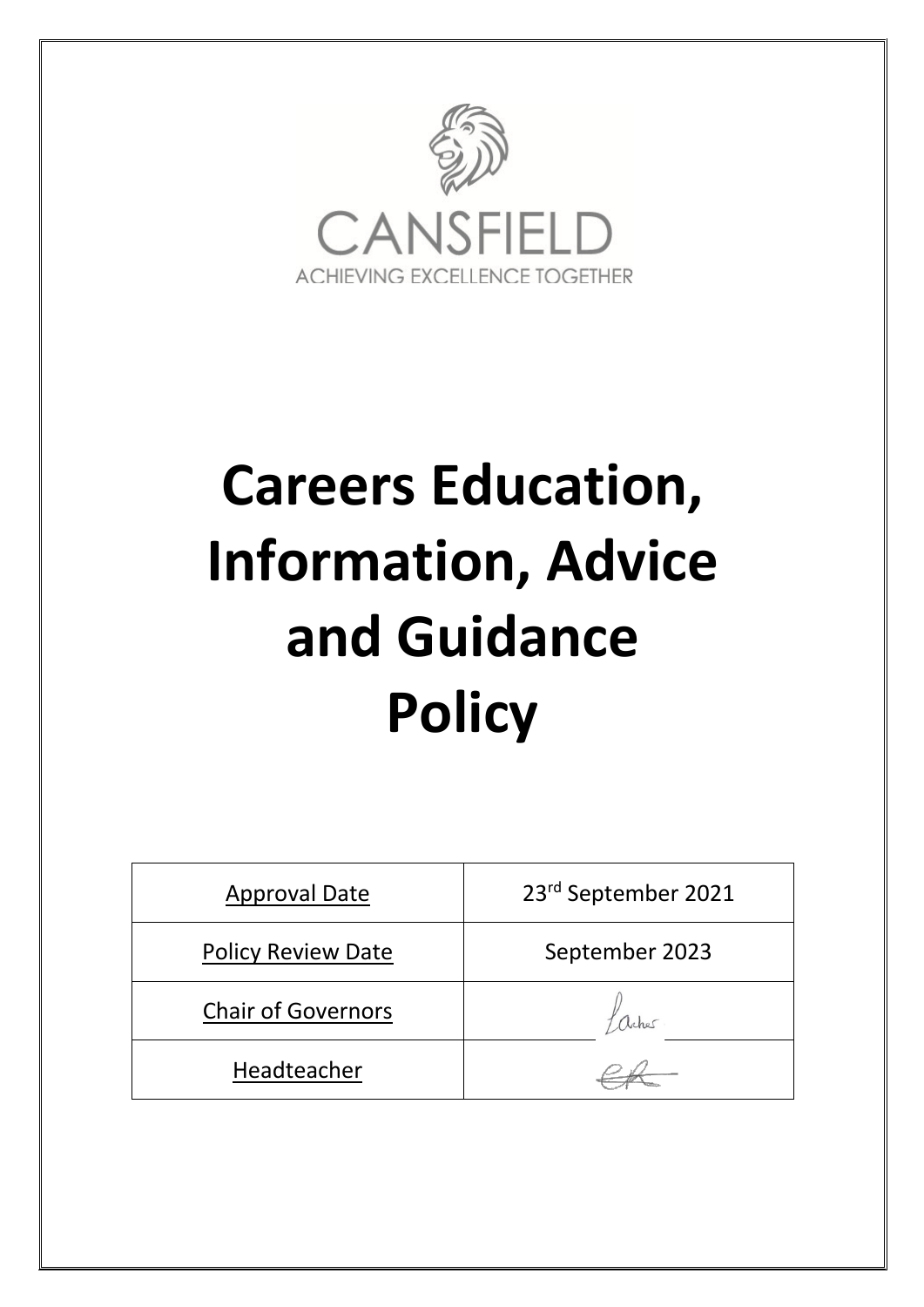# **1. Introduction**

Through a planned programme of Careers Education, Information, Advice and Guidance (CEIAG) activities Cansfield High School seeks to help all pupils take their place as suitably qualified and responsible adults within society. The focus is upon career and option choice, raising the aspirations and achievement of individual pupils and equipping themwith skills, attitudes, knowledge and understanding as a foundation for managing their lifelong career and learning.

Cansfield will purchase a professional package of support services from Lifework Careers, a recognised professional Career Service Company to enable us to fulfil our statutory responsibilities.

# **2. Statutory Duty: Key Points**

The Government produced statutory guidance in March 2015, updated in January 2018, and again in July 2021 for schools in relation to their careers guidance offer. The key points are highlighted below:

- All schools must provide a planned programme of activities to which all pupils from Years 7 to Year 11 are entitled, which will help them to plan and manage their career.
- All schools must provide CEIAG which is impartial, unbiased and is based on the needs of their pupils.
- All schools must ensure that the CEIAG programme follows local, regional and national frameworks for good practice and other relevant guidance, such as:
	- o *Section 19 Education Act* (2011)
	- o *The Technical and Further Education Act* (January 2017)
	- o *Careers Strategy: Making the Most of Everyone's Skills and Talents* (December 2017)
	- o *Careers Guidance and Access for Education and Training Providers: Statutory Guidance for Governing Bodies, School Leaders and School Staff* (January 2018)
	- o Guidelines from Ofsted, the Career Development Institute and the Gatsby benchmarks for good career guidance.
	- o *Include the statutory guidance for schools and colleges which was updated and published by the DfE on Thursday 15th July 2020*. In line with our statutory responsibilities under the 'Baker Clause: we will "act impartially, in line with our statutory duty or contractual requirement, and not show bias towards any route, be that academic or technical. We will promote a full range of technical options.' 'we will open our doors to other education and training providers".

We will continue to review, monitor and evaluate our CEIAG offer by speaking and listening to firstly our pupils the parents / careers, teachers and our external partners. The Headteacher, Governors and teachers will hold ourselves accountable to pupils and parents through robust monitoring and outcome-based evidence such as our annual destination Data and we will report all outcomes through our Governing Body.

The Careers guidance and access for education and training providers Updated July 2021 now has a dedicated section for governors which is as follows: "The governing body must make sure that independent careers guidance is provided to all 12- to- 18-year-olds and students aged up to 25 with an education, health and care plan, and that it is: presented in an impartial manner, showing no bias or favouritism towards a particular institution, education or work option; includes information on the range of education or training options, including apprenticeships and technical education routes; guidance that the person giving it considers will promote the best interests of the students to whom it is given". The Careers team will meet termly with Cansfield career Governors to ensure we are meeting this expectation.

Our Statement of Entitlement further outlines the CEIAG offer the pupils can expect to receive fromus (Appendix 1).

#### **3. Entitlement**

The careers programme is designed to meet the needs of the pupils at Cansfield High School. To prepare our students for the transition to the next stage of education or employment through: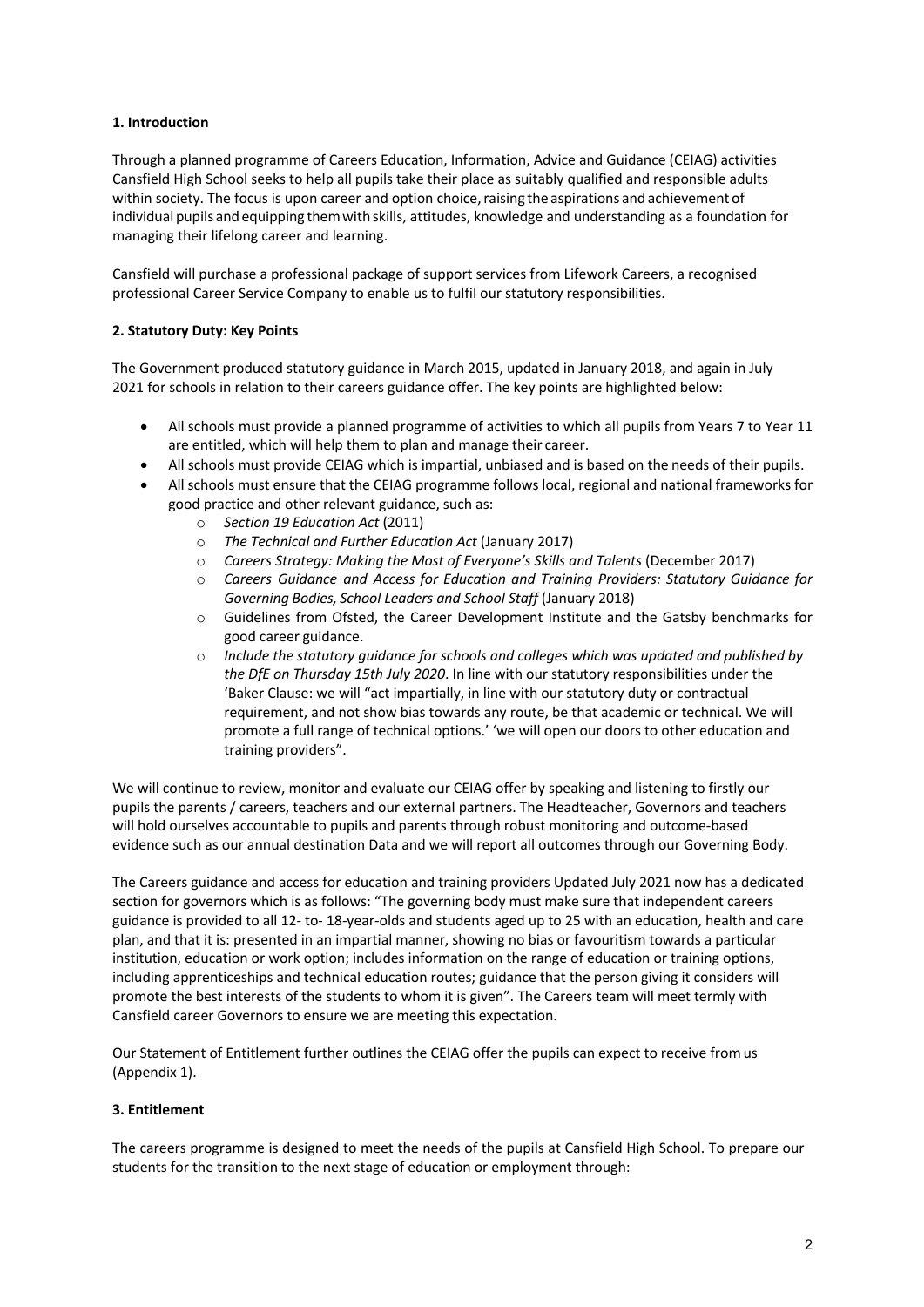- Contexts that help raise motivation and attainment;
- Helping students to follow courses that are appropriate to their needs;
- Improving understanding of the world of work;
- Ensuring appropriate provision and guidance;
- Successful transition to the next stage of education and employment;
- Empowering students to plan and manage their own futures;
- Offering a responsive service that allows time for face to face guidance;
- Providing comprehensive and unbiased advice and guidance; and
- Actively promoting equality and challenging gender stereotypes.

Specifically, impartial and independent IAG is provided to students through a number of ongoing delivery methods:

- Year 7, 8 and 9 timetabled modules within Life Studies and drop down days for Years 10 and 11.
- Using IT software package Xello through GMACS Greater Manchester Apprenticeship & Careers Service
- Pastoral and Academic Heads of Year in assemblies and everyday interaction with pupils
- Through all curriculum areas in their lessons where appropriate.
- Through form period activities with form tutors.
- Face-to-face guidance with a qualified Level 6 Career Guidance practitioner.
- Through a Careers Fair, Apprenticeship Fair and offsite trips.
- Year 10 will complete a week of work experience to get a feel for the world of work, build confidence, identify their own strengths and weaknesses and improve their employability skills.
- Year 10 will have taster days at various colleges.
- Year 11 will have visits to the school by staff from local sixth forms and colleges.
- Year 10 and 11 pupils will also be encouraged to attend sixth form and college open days, which will be advertised weekly on form slides, by parental information letter and on the school website.
- Assemblies and group activities for specific pathways (Apprenticeships).
- Display boards across school to promote careers linked to faculty areas.
- University Links.
- Opportunities with Greater Manchester Higher to raise aspirations.
- Opportunities with Bridge GM and our Enterprise Coordinator to promote awareness and understanding of work, industry, the economy and community.

A summary of our careers framework can be found in Appendix 2.

The primary aim of the CEIAG programme is to:

- Help young people develop an understanding of their own and others'strengths, limitations, abilities, potential, personal qualities, needs, attitudes and values.
- Help young people investigate opportunities for further learning and employment, make decisions and manage transitions across key stages.
- Ensure that, wherever possible, all young people leave the school with employment, further education or training.

CEIAG at Cansfield aims to provide pupils with the skills, knowledge and understanding to support the three core aims of the Career Development Institute (CDI) framework for careers, employability and enterprise education:

- Developing yourself through careers, employability and enterprise education.
- Learning about careers and the world of work.
- Developing your career management and employability skills.

The CEIAG programme provides pupils with a wide range of experiences to help them progress effectively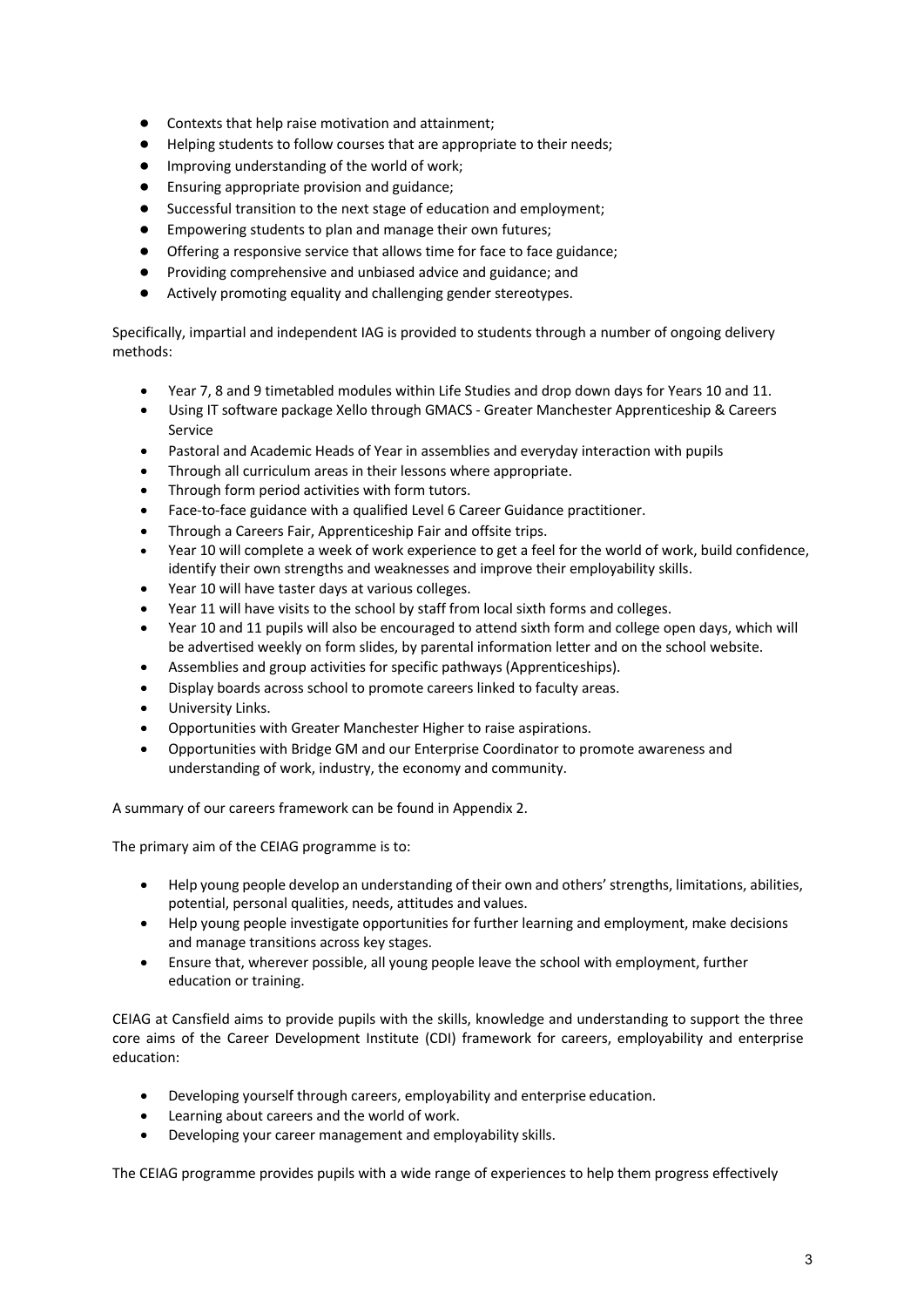through their education and on to successful careers. The intended career learning outcomes for pupils are based on the National Framework and can be found embedded in the Statement of Entitlement (Appendix 1).

#### **4. Assessment**

Through evaluation following career-related events we assess whether pupils have met the above learning outcomes. Within timetabled Life Studies lessons learning outcomes are shared and revisited at the end of lessons to assess whether they have been achieved. We review our careers provision three times a year against the Gatsby benchmarks using the Compass Tracker.

#### **5. Implementation: Management**

Responsibilities are spread between the Lead for CEIAG and the Careers Advisor. They plan, coordinate and evaluate the careers programme. Heads of Faculty and Heads of Year are consulted to ensure appropriate coverage of careers themes in the Life Studies programme, tutor time activities and in applied subjects across the school. All subjects have a focus on and link to career development and employability learning.

#### **6. Implementation: Staffing**

All staff contribute to CEIAG through their roles as tutors and subject teachers. The Life Studies team delivers specialist sessions. Heads of Year liaise with the Careers Leader to address the needs of all pupils, including support from teachers and external agencies, such as the independent Careers Advisor. Careers information is available in the Careers Library which is within the school Library.

#### **7. Implementation: The CEIAG Programme**

The careers programme includes careers education sessions, careers lessons (within the school's Life Studies programme), careers guidance activities (group work and individual interviews), information and research activities, employability learning and individual learning planning/ portfolio activities, recorded through the IT package Xello.

All pupils receive at least one careers interview with the Careers Advisor during Key Stage 4. The Careers Advisor is central to providing guidance to pupils on routes beyond school and those pupils who are unsure of their destination after Year 11 are given further support in groups or as individuals to provide the best possible guidance. We have a referral process, which staff and students can complete if they would like an interview with our Careers Advisor.

The Careers Advisor also provides an important contribution to the planning, design and delivery of all aspects of our careers education, including Careers Days, allowing for current labour market intelligence to inform these processes. The Careers Advisor runs a weekly lunchtime drop-in session where pupils from all year groups are able to access information and guidance. Year 11 pupils at risk of not being in education, employment or training post-16 and post-18 are identified and have additional meetings with the Careers Advisor, after which appropriate interventions are agreed and implemented. The support is arranged by the relevant Academic Head of Year and implemented well before any pupil at this risk is due to leave the school. The Careers Lead will liaise with the SENCO to ensure there is a career development plan identified in each pupils EHCP. When appropriate the Careers Advisors will attend transition EHCPs to support appropriate target setting in relation to learning, future employment and independence.

Careers Education helps young people to develop the knowledge and skills they need to make successful choices, manage transition between Key Stages and between education and the world of work.

#### **8. External Partnerships**

An annual partnership agreement is negotiated between the school and Lifework Careers who provide the external, independent Careers Advisor.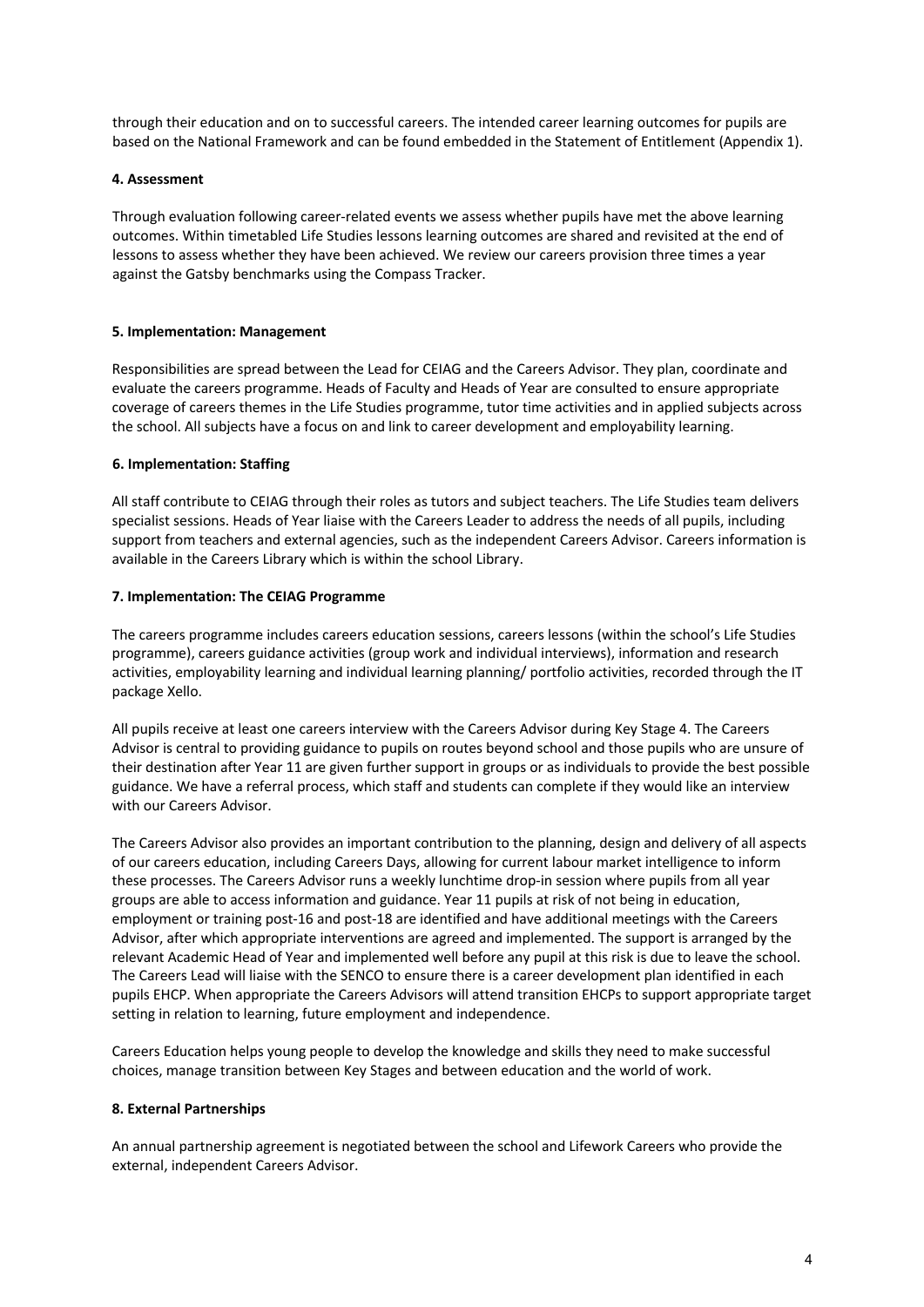Firm links have been established with Bridge GM and our Enterprise Coordinator for Wigan who helps arrange partnerships and a range of employers, particularly through the provision of work placements. Employers visit the school to run work-related activities with pupils, they will speak to pupils about a range of employment sectors and offer mock interviews.

There have been recent developments with employers offering apprenticeships and information is shared with pupils about available apprenticeships via The Growth Company, Waterside Training and the Careers Advisor. In addition, employers offering apprenticeships visit the school to facilitate work-related learning and speak to pupils about opportunities within their companies and sectors.

Strong links also exist with Universities and Further Education Colleges, who come into school to speak with pupils. Any provider wishing to request access should contact the Careers Leader in the first instance.

# **9. Monitoring, Review, Evaluation and Development of CEIAG**

Our partnerships are reviewed regularly. The following provision is reviewed by the Careers Leader:

- Annual review of partnership activities with our Enterprise Coordinator for Wigan.
- Lesson and tutor observations within Life Studies lessons and form period activities as part the learning walk programme, the Student Parliament, the Parent Advisory Group and questionnaires. Resulting action points then feed into the following years' planning process to ensure they are addressed.
- The Careers Advisor will arrange suitable interviews with Year 11 and update the spreadsheet available in Office Shared for staff to share and track interviews and monitor progress.
- The Careers Advisor will produce a working arrangement document that states how they will deliver their services to school on a termly basis.
- Destination figures for school leavers will be produced by the Careers Advisor.
- Review of the school's adherence to the Gatsby Benchmarks through Compass, an online selfevaluation tool for schools.

## **Appendix 1: Employability Learning and Careers Education, Information and Guidance: Statement of Entitlement**

As a pupil at Cansfield High School, you are entitled to receive a programme of work related and career related learning, careers information and impartial advice and guidance, designed to help you to recognise and develop your skills and abilities, know what opportunities are available in the world of work and to make plans to help you achieve your education and career goals.

At all Key Stages you can expect:

- To have preparation for the opportunities, responsibilities and experiences of adult life.
- To develop an understanding of their own and others strengths, limitations, abilities, potential, personal qualities, needs, attitudes and values.
- Help to recognise your likes, dislikes, influences, strengths and preferences in relation to career decisions.
- To develop skills and qualities to improve your employability.
- To develop enterprise skills.
- Help you investigate opportunities for further learning and employment, make decisions and manage transitions across the three stages at 14+, 16+ and 18+.
- Information about the world of work and how the labour market is changing.
- Information about further and higher education, training and apprenticeships and employment routes.
- To develop and strengthen your personal presentation skills for selection processes.
- Ensure that, wherever possible, you leave the school with employment, further education or training.
- Develop enterprise and other skills valuable in the world of work.
- Not to have limitations imposed on your aspirations based upon your social, economic or ethnic background.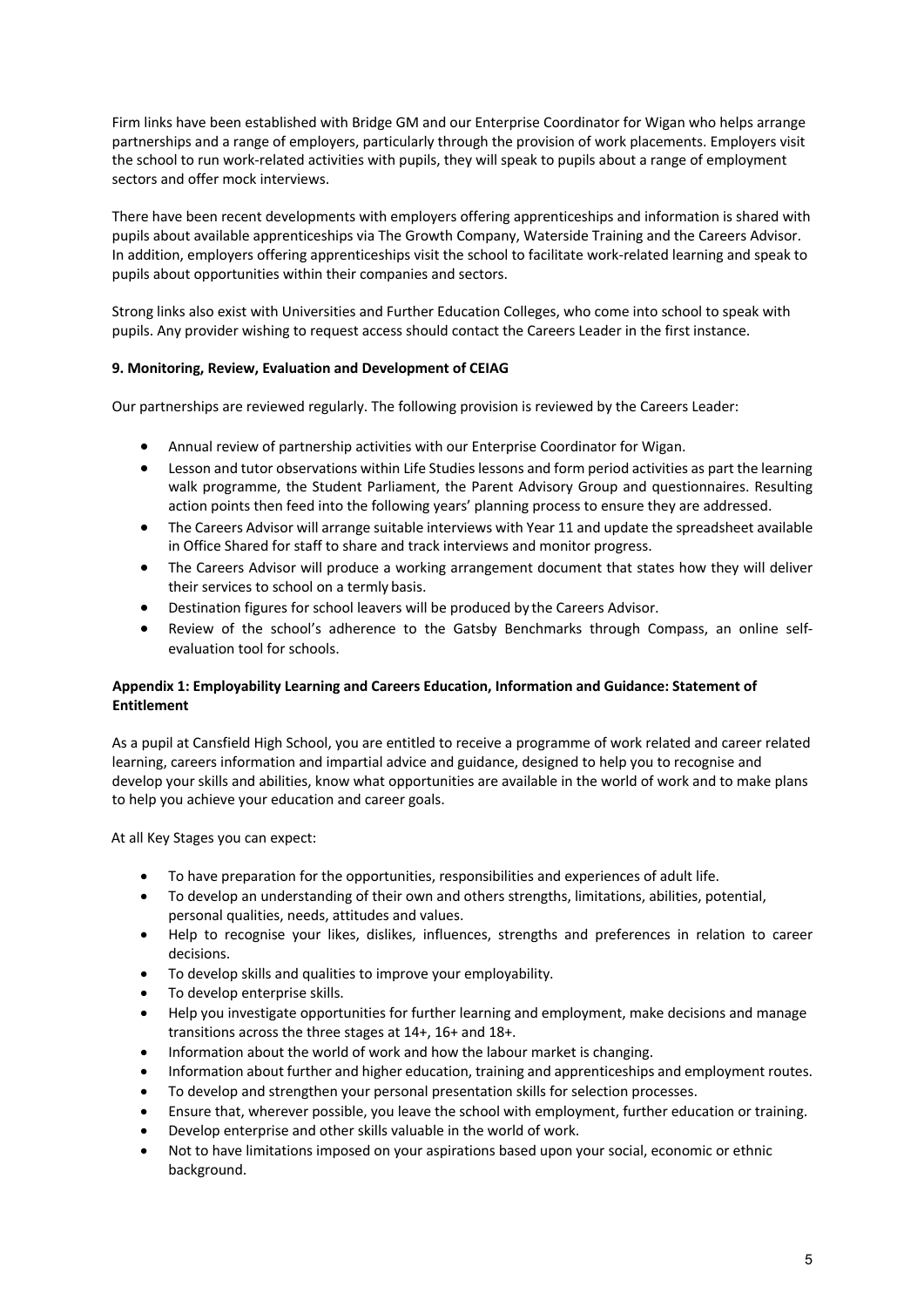• Access to a qualified impartial and independent careers adviser for personalised advice and guidance.

By the end of Key Stage 3 you should be able to:

- Begin to develop an awareness of your individual skills, strengths and preferred learning styles in relation to post 16 pathways and future career goals.
- Identify which subjects you are good at and your learning preferences.
- Discuss your strengths and weaknesses with your tutor.
- Make realistic choices about what subjects you can study at Key Stage 4 and know the implications of your choices on your future learning and career options.
- Discuss your choices with tutors, Senior Leadership Team members and parents / carers.
- Recognise stereotypical images of work and be able to challenge such stereotyping.
- Take part in the Year 9 Choices event where you can access information about different curriculum areas and the implications of studying specific subjects in Key Stage 4.
- Have been given the opportunity to have a meeting with a qualified, independent and impartial Careers Advisor.
- Be able to access careers resources via the Library and the careers website.

By the end of Key Stage 4 you should:

- Be able to confidently plan for your options at Post 16.
- Know the options available to you and where to get impartial information.
- Know which subjects, skills and qualities are useful for career options that you are considering.
- Know your strengths and weaknesses and learning preferences.
- Discuss your choices with tutors, Senior Leadership Team members, independent advisors and parents / carers.
- Know how to set challenging, realistic learning goals related to your learning and future work.
- Experience careers education, focused on your development, labour market awareness, educational pathways and employability skills.
- Have been given impartial advice and guidance on post-16 education, employment and training and apprenticeship options.
- Devise an action plan towards your career goals.
- Have listened to talks on different careers.
- Have been given the opportunity to speak to representatives from various sectors of the world of work.
- Have developed financial capability skills.
- Have produced and reviewed a curriculum vitae.
- Have written a formal letter, e.g. covering letter.
- Developed presentation and interview skills.
- Be able to access careers information and resources via the Library and the Careers Website.
- Have visited or spoken to representatives of further or higher education institutions, such as universities, colleges or apprenticeships.